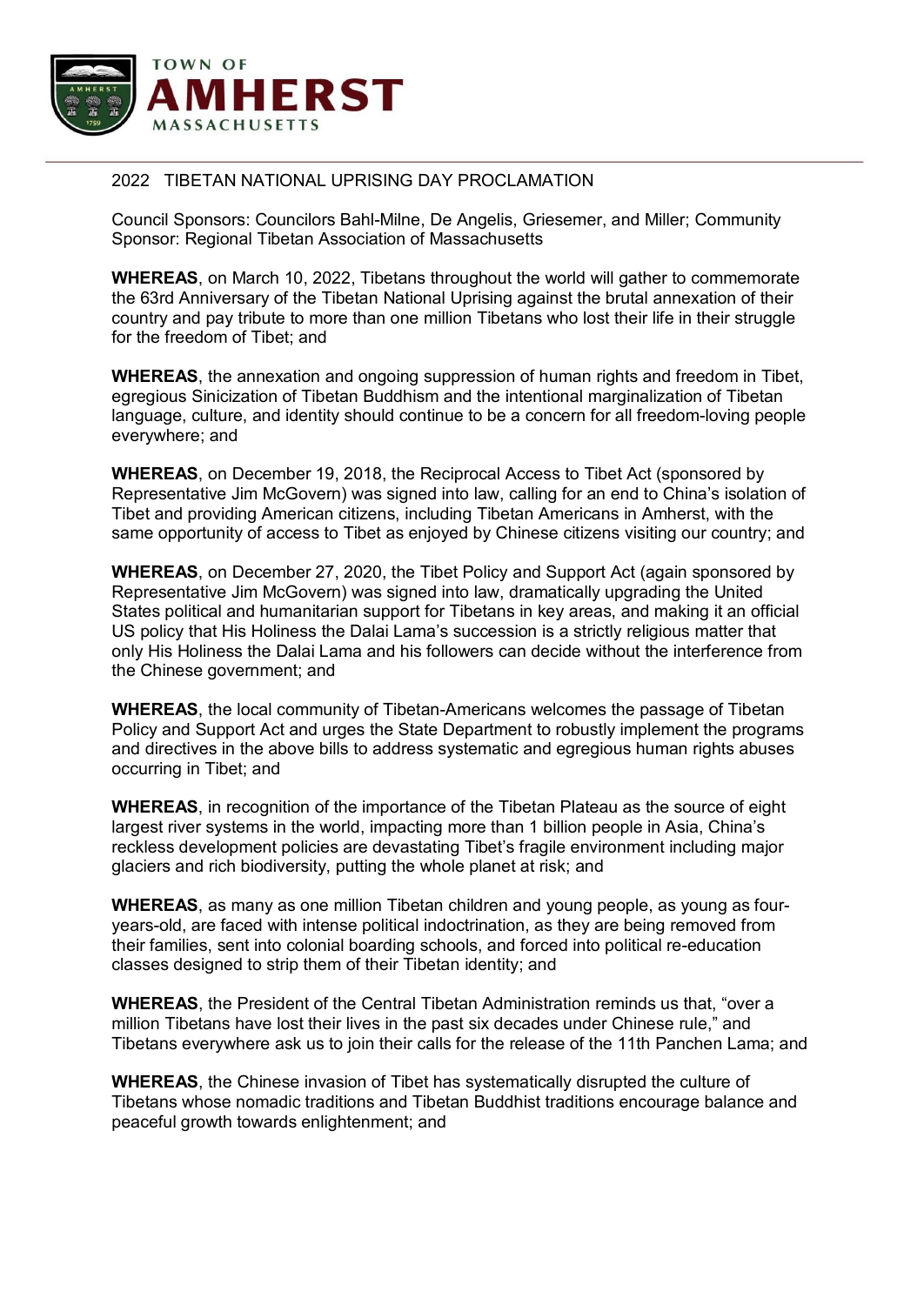**WHEREAS**, the "Snow Lion Flag" of Tibet, designed in 1916, that remains a symbol of unity and protest and encourages us to support the fight to end the censorship of Tibetan voices, many of whom are in exile, asking for freedom of expression and basic human rights; and

**WHEREAS**, the Regional Tibetan Association of Massachusetts urges governments across the globe to take stronger multilateral action in response to unprecedented human rights abuses perpetrated by the Chinese government and demand China to immediately fulfil its human rights obligations in all bilateral and multilateral dialogues and exchanges; and

**WHEREAS**, the town of Amherst is home to a small vibrant community of Tibetan Americans who have contributed to the diversity of our culture and tradition; and

**WHEREAS**, to pay tribute to 154 self-immolated Tibetans among the brave men and women who have given their lives for the cause of freedom in Tibet, members of the Regional Tibetan Association of Massachusetts (based in Amherst) will hold a flag raising ceremony at 9:30 am on March 10, 2022, in front of the Amherst Town Hall and a Walk for Tibet from Amherst to Northampton.

**NOW, THEREFORE**, be it hereby resolved that we, the Town Council of the Town of Amherst in the Commonwealth of Massachusetts, recognize the local Tibetan American community's plea for justice for the people of Tibet on this 63rd Anniversary of Tibetan National Uprising Day and continue to proclaim each March 10, as TIBET DAY, and further recognize this proclamation by raising the Tibetan National flag from March 10 to March 20, 2022, to help cultivate awareness for all residents of Amherst.

Voted this 28th day of February 2022.

J Lyn**r V**Griesemer (Mar 1, 2022 16:49 EST)

J. Lynn Griesemer, Town Council President